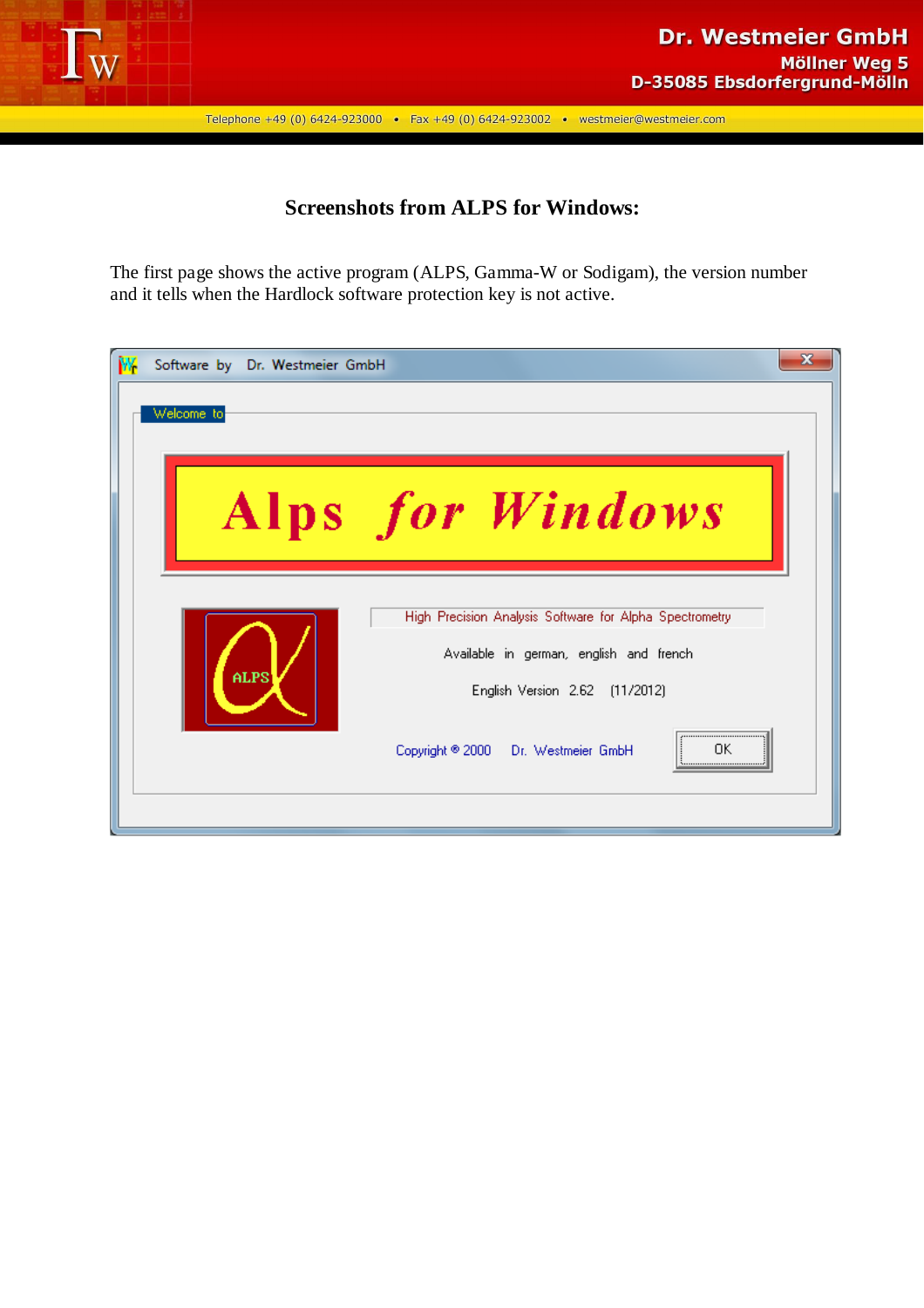# Spectrum read-in via menu: 'File | Read Spectrum'

The default spectrum folder and spectrum format can be pre-selected in the start-up file named "Startup.ini".

| Alps for Windows (Version 2.62)      |                       |                                  |                      |
|--------------------------------------|-----------------------|----------------------------------|----------------------|
| File MCA Setup Help<br>Read Spectrum |                       | TARGET / OXFORD spectrum         |                      |
|                                      | $\blacktriangleright$ | 4-byte binary, no header (CMTE)  | $Ctrl-T$<br>$Ctrl-B$ |
| Codeword Terminal                    | $\mathsf{C}$          | Format-free written from FORTRAN | Ctrl-F               |
| <b>Batch Procedure Dialog</b>        | P.                    | ORTEC spectrum                   | Ctrl-O               |
| Show Output File                     | F <sub>5</sub>        | 4-byte binary with CMTE header   | Ctrl-H               |
| Read Batch File                      | B.                    | CANBERRA Spectran-F spectrum     | $Ctrl-C$             |
| Read Demo Spectrum                   | $\blacktriangleright$ | SILENA SILgamma/VARRO/EMCAPLUS   | Ctrl-S               |
|                                      |                       | INTERTECHNIQUE spectrum          | Ctrl-I               |
| Exit Alps                            | F10                   | NUCLEAR DATA (AccuSpec, µMCA)    | Ctrl-N               |
|                                      |                       | ASCII file, no header lines      | Ctrl-A               |
|                                      |                       | CANBERRA S-100 spectrum          | $Ctrl-E$             |
|                                      |                       | CANBERRA S-80 or S-90 spectrum   | Ctrl-M               |
|                                      |                       | APTEC V.4.3 or V.6.3 spectrum    | Ctrl-V               |
|                                      |                       | RÖNTEC spectrum                  | $Ctrl-R$             |
|                                      |                       |                                  |                      |
|                                      |                       |                                  |                      |
|                                      |                       |                                  |                      |
|                                      |                       |                                  |                      |
|                                      |                       |                                  |                      |
|                                      |                       |                                  |                      |
|                                      |                       |                                  |                      |
|                                      |                       |                                  |                      |
|                                      |                       |                                  |                      |
|                                      |                       |                                  |                      |
|                                      |                       |                                  |                      |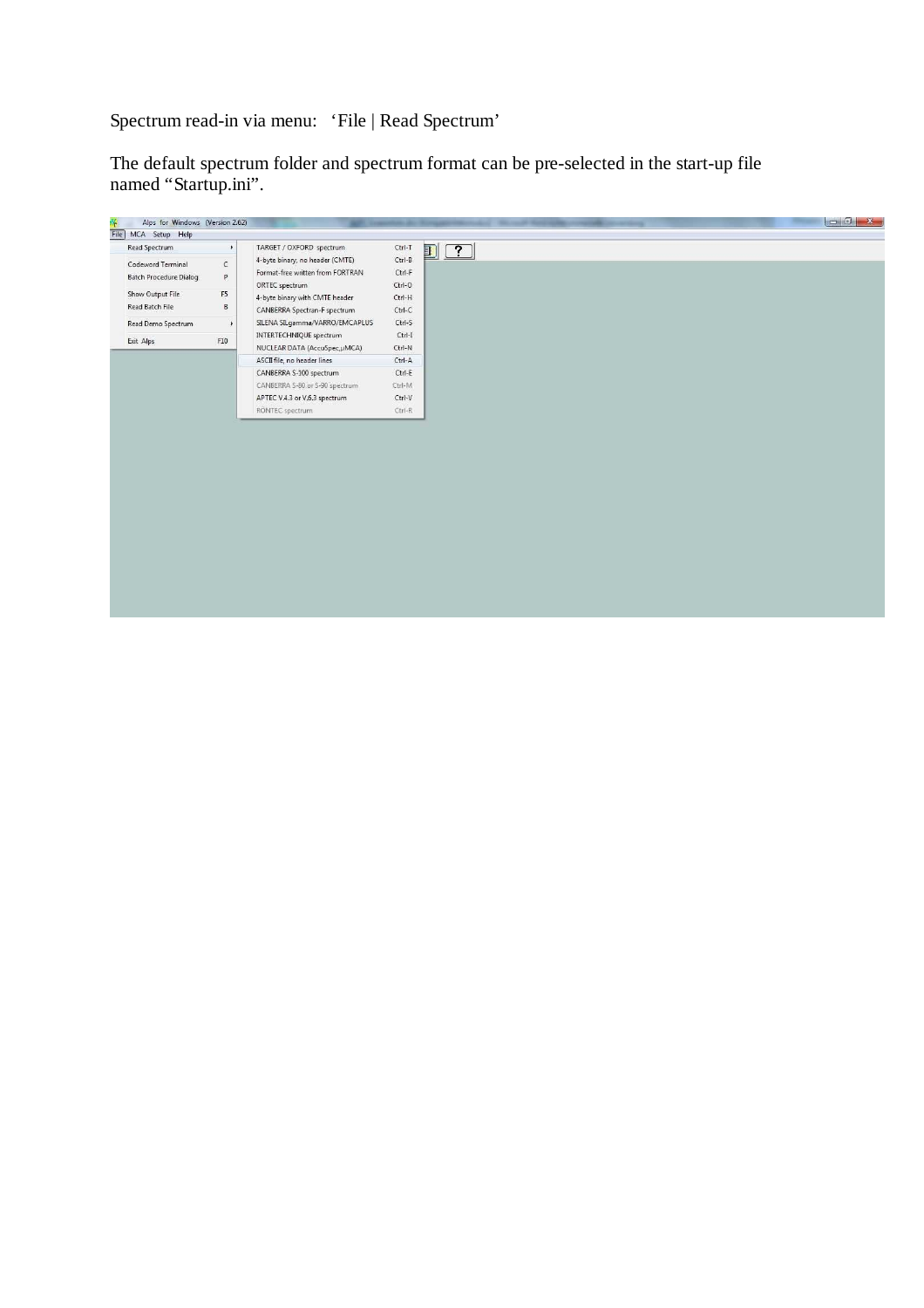When a spectrum is read in, the program shows the spectrum analysis screen. ALPS can make fully automatic analyses using one or several Batch-files, including calibrations and quantitative nuclide activity calculation, or just fully automatic quantitative peak analysis, or detailed and user-controlled analyses of selected regions of interest (ROI).

When one starts to learn analysis of spectra it is useful to make user-controlled analyses in order to learn about features and function of the software. Follow these steps:

- Read in a spectrum and check if energy calibration is o.k.
- If energy calibration needs improvement, place marker on top of the largest peak of a known nuclide. Then press "c" to access the command terminal
- Type the name of the nuclide (e.g. cm-244). The program assigns the energy of the strongest peak of Cm-244 to the marked peak
- Mark the largest peak of another nuclide and proceed in the same way
- Mark an analysis region with "mouse pull-over" (hold left mouse key and drag over the region to be defined). Press "c" to access command terminal. Type the name(s) of nuclides having peaks in that marked region; separate nuclide names by a blank, terminate the line with carriage return (<CR>, Enter)
- You see peak marks for all defined peaks. If necessary, add peaks by "point and double click" with the mouse.
- When the region is defined, click the "Calc" button or push F8 to start the fit and see the result

Attention: the maximum length of a region is 400 channels.

All analysis modes (hand analysis, batch file, procedure(s)) can be combined for the analysis of a spectrum.

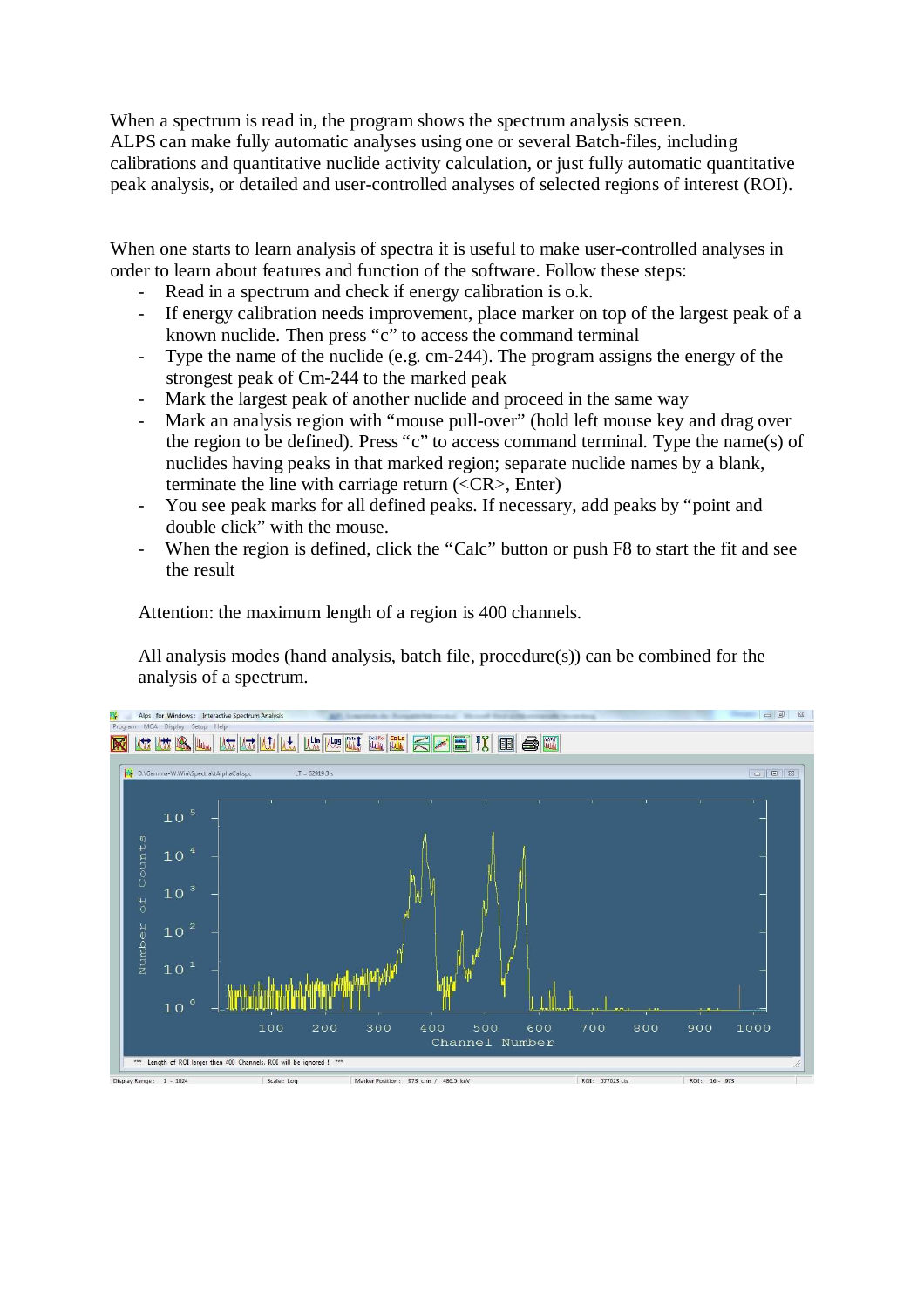The button 'Calc' activates analysis of the defined ROI or spectrum range. Fitted peaks and the baseline are graphically displayed and relevant results are shown (Position, Energy, Area, FWHM) in the status line below. The sum-function adding up all fitted peaks can be displayed at request (toggle-key "s").

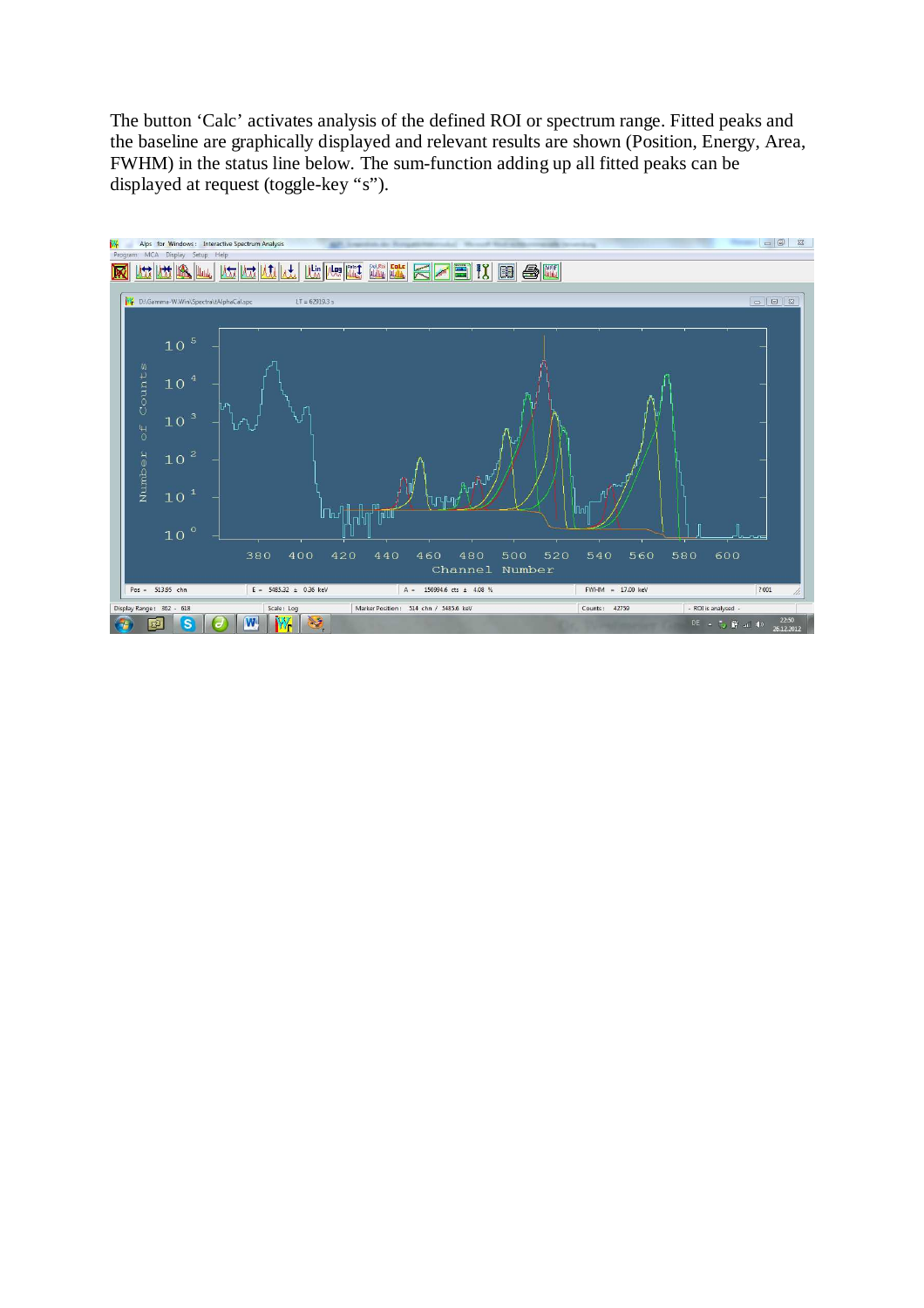Details of all actions as well as of the peak analyses are stored in the standard printout file named Output.txt.

The length of protocol can be selected in 6 levels of extensiveness. The ASCII file is preserved after termination of the ALPS program and it should be renamed when results are to be kept or proceeds are to be documented.

| W.                                                       | Alps Text Editor - [Output.Txt]                     |                                           |            |                                                                       |                                    |                                                |             |                |                                    |         | 回<br>ö | $\Sigma$       |
|----------------------------------------------------------|-----------------------------------------------------|-------------------------------------------|------------|-----------------------------------------------------------------------|------------------------------------|------------------------------------------------|-------------|----------------|------------------------------------|---------|--------|----------------|
| File                                                     | Edit                                                | Search Miscellaneous                      |            |                                                                       |                                    |                                                |             |                |                                    |         |        |                |
| $D \hat{\boldsymbol{x}} $ .                              | $\bigoplus$<br>$\mathcal{Q}$                        | $\mathbb{Z}$ to $\mathbf{a}$ o            |            |                                                                       |                                    |                                                |             |                |                                    |         |        |                |
| $4r +$<br>$+ +$<br>$\star\star$<br>$+ +$<br>44<br>TAIL 1 | System Date<br>$=$ $=$ $=$ $>$<br>Channel<br>NOBA 0 | Alps<br>: 26.12.2012<br>$420$ to<br>GIC 0 | 585        | for<br>Time :<br>Several lines omitted<br>SENS 20<br>ADDI 1<br>FOLD 0 | Windows<br>$\le$ =====<br>FIXP 0 0 | (Version 2.62)<br>20:57:18<br>SMOO 0<br>AREA 0 |             | BGND 0         | sk sk<br>4.4<br>$+ +$<br>4.4<br>44 |         |        | ×.<br>$\equiv$ |
| 1                                                        | # Position Energy<br>448.2                          | 5123.4                                    | DE<br>4.1  | Area<br>107.1                                                         | 41.3                               | $DA$ (%) FWHM/keV<br>17.00                     | FIT<br>0.22 | Height<br>27.8 | DH<br>12.0                         | $\circ$ |        |                |
| 2                                                        | 456.0                                               | 5165.9                                    | 2.2        | 408.0                                                                 | 22.2                               | 17.00                                          | 0.22        | 105.7          | 24.6                               |         |        |                |
| 3                                                        | 476.4                                               | 5278.6                                    | 5.4        | 63.1                                                                  | 52.2                               | 17.00                                          | 0.22        | 16.3           | 8.9.2                              |         |        |                |
| $\overline{4}$                                           | 483.0                                               | 5314.8                                    | 5.2        | 111.4                                                                 | 48.2                               | 17.00                                          | 0.22        | 28.8           | 14.6 ?                             |         |        |                |
| 5                                                        | 496.4                                               | 5388.8                                    | 1.0        | 2362.1                                                                | 10.2                               | 17.00                                          | 0.22        | 611.9          | 64.9                               |         |        |                |
| 6                                                        | 506.3                                               | 5443.1                                    | 0.4        | 19305.0                                                               | 4.1                                | 17.00                                          | 0.22        | 5001.0         | 200.3                              |         |        |                |
| 7                                                        | 513.9                                               | 5485.3                                    | 0.4        | 150994.6                                                              | 4.1                                | 17.00                                          | 0.22        | 39115.2        | 1544.9                             |         |        |                |
| $\overline{8}$                                           | 519.1                                               | 5513.7                                    | 2.9        | 6869.2                                                                | 25.5                               | 17.00                                          | 0.22        | 1779.5         | 476.6                              |         |        |                |
| 9                                                        | 523.3                                               | 5536.7                                    | 3.5        | 2608.6                                                                | 33.6                               | 17.00                                          | 0.22        | 675.8          | 238.5                              |         |        |                |
| 10                                                       | 545.3                                               | 5658.2                                    | 7.9        | 74.1                                                                  | 70.0                               | 17.00                                          | 0.22        | 19.2           | $14.1$ ?                           |         |        |                |
| 11                                                       | 564.1                                               | 5761.7                                    | 0.8        | 17141.1                                                               | 8.3                                | 17.00                                          | 0.22        | 4440.4         | 381.7                              |         |        |                |
| 12                                                       | 571.6                                               | 5803.0                                    | 0.5        | 67651.5                                                               | 5.5                                | 17.00                                          | 0.22        | 17525.2        | 965.8                              |         |        |                |
| Line:29 Col:5                                            |                                                     |                                           | <b>INS</b> |                                                                       |                                    |                                                |             |                |                                    |         |        | ÷              |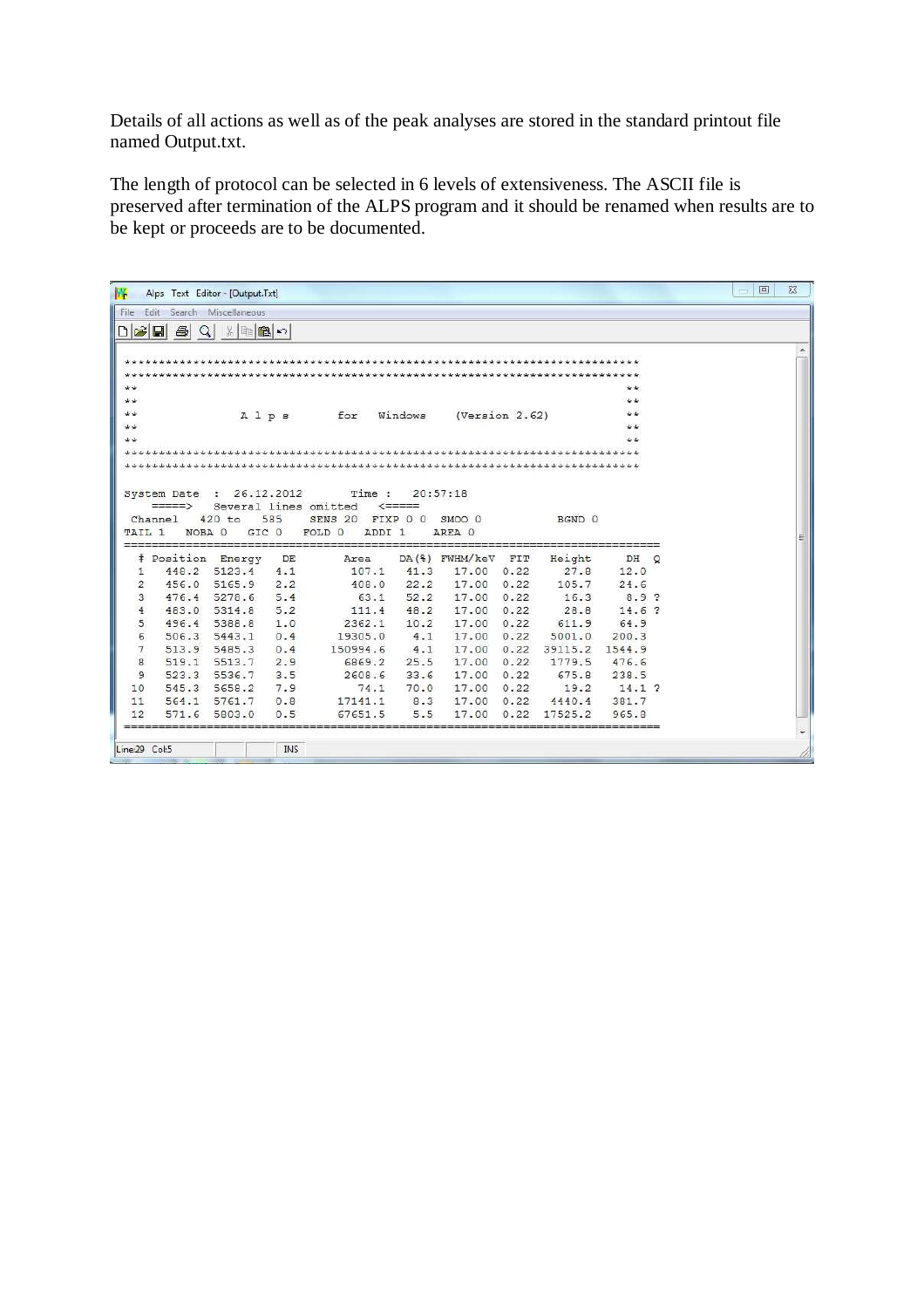All calibration functions (Energy, FWHM, Efficiency) as well as some small mathematical support options are operated from one window. Note: not all functions are operative for the ALPS code (e.g. Efficiency from Spectrum).

#### Energy calibration:

When an energy calibration for a spectrum exists in the MCA, it is uploaded along with the spectrum. As an alternative, a least-squares-fit calibration with up to 20 data points taken directly from spectrum graphics is very straightforward (point-and-click on a known peak, type "e" and give the energy of that peak to the table). The data points and the parameters of the fitted polynomial function can be stored in a calibration data file and the details of the fitting process are stored in the results file.

|                | Channel            | Energy   | Error  |   |                                                                              |
|----------------|--------------------|----------|--------|---|------------------------------------------------------------------------------|
| $\mathbf{1}$   | 514.000            | 5485.600 | 10.672 |   | 6000-                                                                        |
| $\overline{c}$ | 572.000            | 5805.000 | 10.149 |   | $5500 -$<br>5000-                                                            |
| 3              |                    |          |        | Ξ | 4500-                                                                        |
| 4              |                    |          |        |   | Ñо<br>$4000 -$                                                               |
| 5              |                    |          |        |   | $3500 -$                                                                     |
| 6              |                    |          |        |   | $3000 -$                                                                     |
| 7              |                    |          |        |   | <b>Energy</b><br>2500                                                        |
| 8              |                    |          |        |   | $2000 -$                                                                     |
| $\,9$          |                    |          |        |   | 1500                                                                         |
| 10             |                    |          |        | ÷ | $1000 -$                                                                     |
|                |                    |          |        |   | $500 -$                                                                      |
|                | Polynominal Coeff. |          | Error  |   | œ<br>50                                                                      |
| P <sub>1</sub> | 2.655056E+03       |          |        |   | O.<br>100<br>150<br>500 550 60<br>200<br>450<br>350<br>400<br>Channel Number |
| P <sub>2</sub> | 5.506895E+00       |          |        |   |                                                                              |
| P <sub>3</sub> |                    |          |        |   | Clear Worksheet<br>Start Fit                                                 |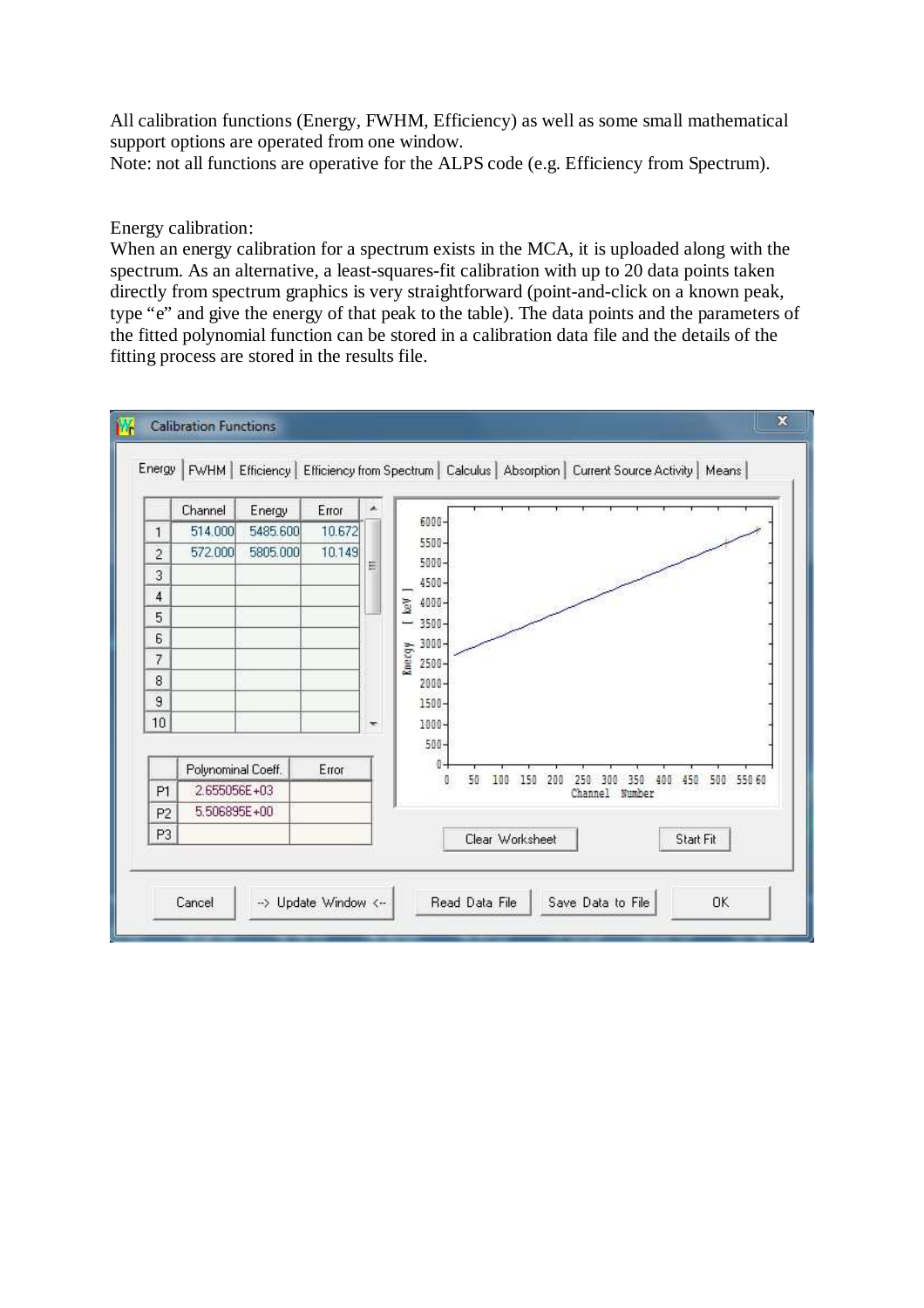In alpha spectrometry it is normally sufficient to define the average FWHM in channels for a spectrum. Read that value for a major peak from the screen.

When peaks are measured from thick sources one can estimate 50% of FWHM on the highenergy side of a big peak. Read the number of channels until the peak function falls to half of the maximum counts in the peak and multiply it by two. Define this value in the coefficients table as shown below; in the example the average FWHM is 4 channels.

|                | Channel | <b>FWHM</b>        | Error | ۰ |             |                |     |                 |      |                |      |           |      |
|----------------|---------|--------------------|-------|---|-------------|----------------|-----|-----------------|------|----------------|------|-----------|------|
| $\mathbf{1}$   |         |                    |       |   |             | 9              |     |                 |      |                |      |           |      |
| $\sqrt{2}$     |         |                    |       |   |             | $\theta$       |     |                 |      |                |      |           |      |
| 3              |         |                    |       | Ξ |             | $7 -$          |     |                 |      |                |      |           |      |
| $\overline{4}$ |         |                    |       |   | $[$ chn $]$ |                |     |                 |      |                |      |           |      |
| 5              |         |                    |       |   |             | 6-             |     |                 |      |                |      |           |      |
| 6              |         |                    |       |   | Ł           | 5-             |     |                 |      |                |      |           |      |
| 7              |         |                    |       |   | w W         | 4.             |     |                 |      |                |      |           |      |
| 8              |         |                    |       |   | آڪ          | 3.             |     |                 |      |                |      |           |      |
| 9              |         |                    |       |   |             | $\overline{2}$ |     |                 |      |                |      |           |      |
| 10             |         |                    |       | ÷ |             |                |     |                 |      |                |      |           |      |
|                |         |                    |       |   |             | $1 -$          |     |                 |      |                |      |           |      |
|                |         | Polynominal Coeff. | Error |   |             | $0 -$<br>đ     | 500 | 1000            | 1500 | 2000           | 2500 | 3000      | 3500 |
| P <sub>1</sub> |         | 4.0000E+00         |       |   |             |                |     |                 |      | Channel Number |      |           |      |
| P <sub>2</sub> |         | $0.0000E + 00$     |       |   |             |                |     |                 |      |                |      |           |      |
| P <sub>3</sub> |         |                    |       |   |             |                |     | Clear Worksheet |      |                |      | Start Fit |      |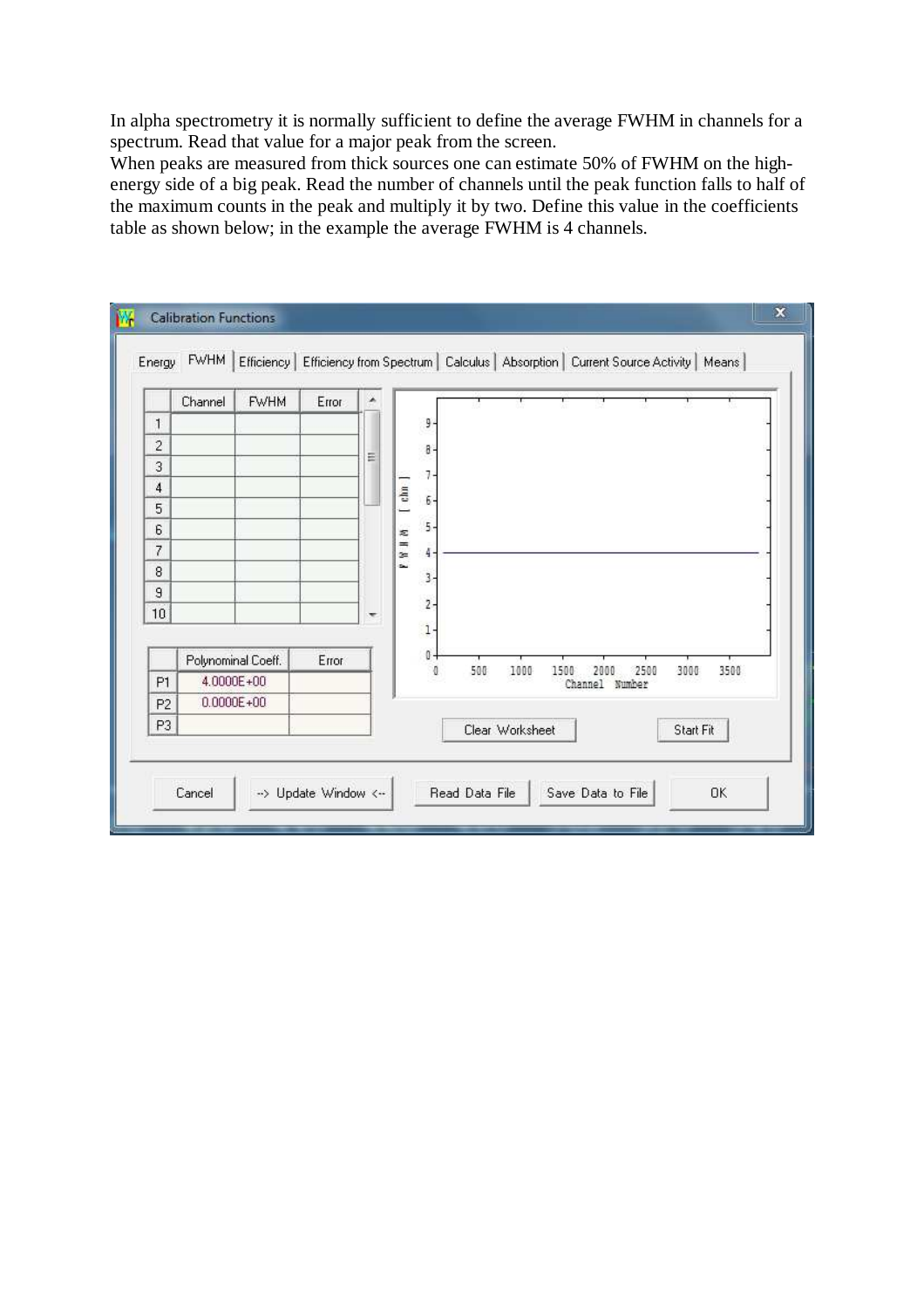Efficiency:

Die Efficiency in alpha spectrometry is one unique value for all energies, however one has to distinguish between two different efficiencies:

The Counting Efficiency can either be determined experimentally with a calibrated source having the same geometry as the samples or for circular-symmetric set-up it can be calculated from the geometry as shown in the picture below.

As an alternative one can determine the Total Efficiency (= Counting Efficiency \* Chemical Yield) with a tracer nuclide which is added to the sample prior to chemical separation. Using a tracer and calculating the counting efficiency one can determine the chemical yield of the sample preparation.

Individual data for all calibration functions with uncertainties (if present) can also be calculated in the Calculus-window.

| Energy   FWHM   Efficiency   Efficiency from Spectrum   Calculus   Absorption   Current Source Activity   Means  <br>$\overline{\phantom{a}}$ Energy $\cdot$ - |                            |                                |             |                         |      |
|----------------------------------------------------------------------------------------------------------------------------------------------------------------|----------------------------|--------------------------------|-------------|-------------------------|------|
| Channel:                                                                                                                                                       | $\rightarrow$              | $Energy =$                     | $\pm$       | keV                     |      |
| $-$ FWHM $-$                                                                                                                                                   |                            |                                | $\pm$       | chn                     |      |
| Channel:                                                                                                                                                       | $\longrightarrow$          | $FWHM =$                       | Ŧ           | keV                     |      |
| Efficiency -                                                                                                                                                   |                            |                                | $\pm$       | abs.                    | Calc |
| Energy:                                                                                                                                                        | keV                        | $\longrightarrow$ Efficiency = | $\pm$       | $\%$                    |      |
| Geometric Efficiency -<br>ø Detector:<br>23.940                                                                                                                | <-- Distance --><br>7.2000 | ø Sample:<br>8.5000            | Geom.-Effc: | 23.335<br>$\frac{9}{6}$ |      |
|                                                                                                                                                                |                            |                                |             |                         |      |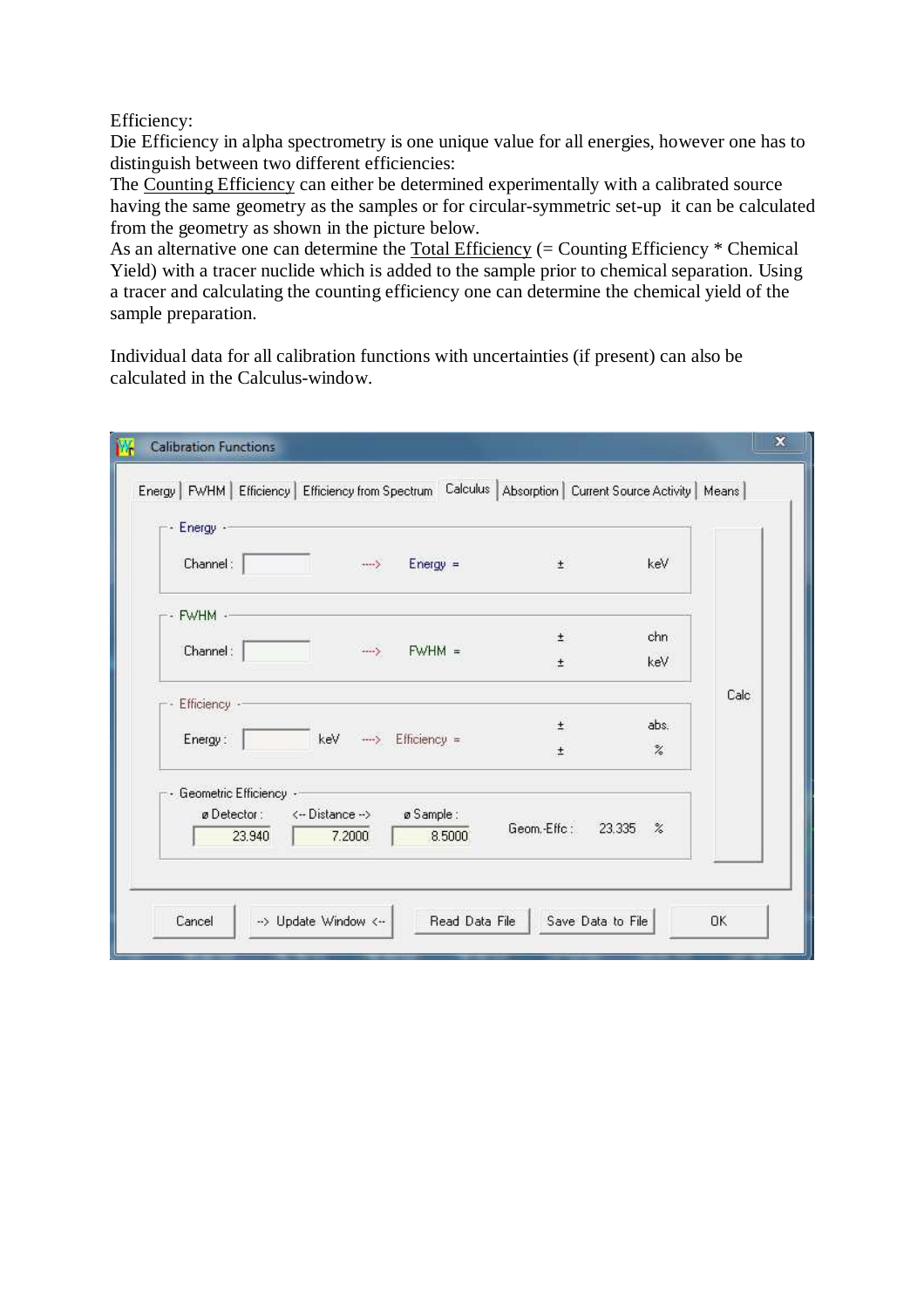Quantitative nuclide assignment

All options for quantitative nuclide assignment and for library management are compiled in one window.

The overview page shows the current library, sample mass, activity unit, and data for decay correction (if activated).

Results from nuclide assignment can be listed by rising energies or by nuclides. An interference correction can be activated.

This window also serves for the set-up of a background reference file that is later used to correct spectra for external background peak contributions.

| Edit Nuclide Decay Data   Make Library or add Nuclide Entries                                |  |
|----------------------------------------------------------------------------------------------|--|
|                                                                                              |  |
| 0.00000<br>Energy Window Width:<br>keV                                                       |  |
| 1.0000<br>g/cm <sup>3</sup><br>Sample Density :                                              |  |
| Sampling (DD.MM.YYYY) -> $\Box$ $\Box$ $\Box$ Time [hh:mm:ss] -> $\Box$ $\Box$ $\Box$ $\Box$ |  |
| Spectrum [DD.MM.YYYY] -> 27 4 2006 Time [hh:mm:ss] -> 15 8 17                                |  |
|                                                                                              |  |
| Write Countrates of<br>current Spectrum in                                                   |  |
| <b>BGND File</b>                                                                             |  |
|                                                                                              |  |
|                                                                                              |  |
| Write Library Entries to<br>Output File                                                      |  |
|                                                                                              |  |
|                                                                                              |  |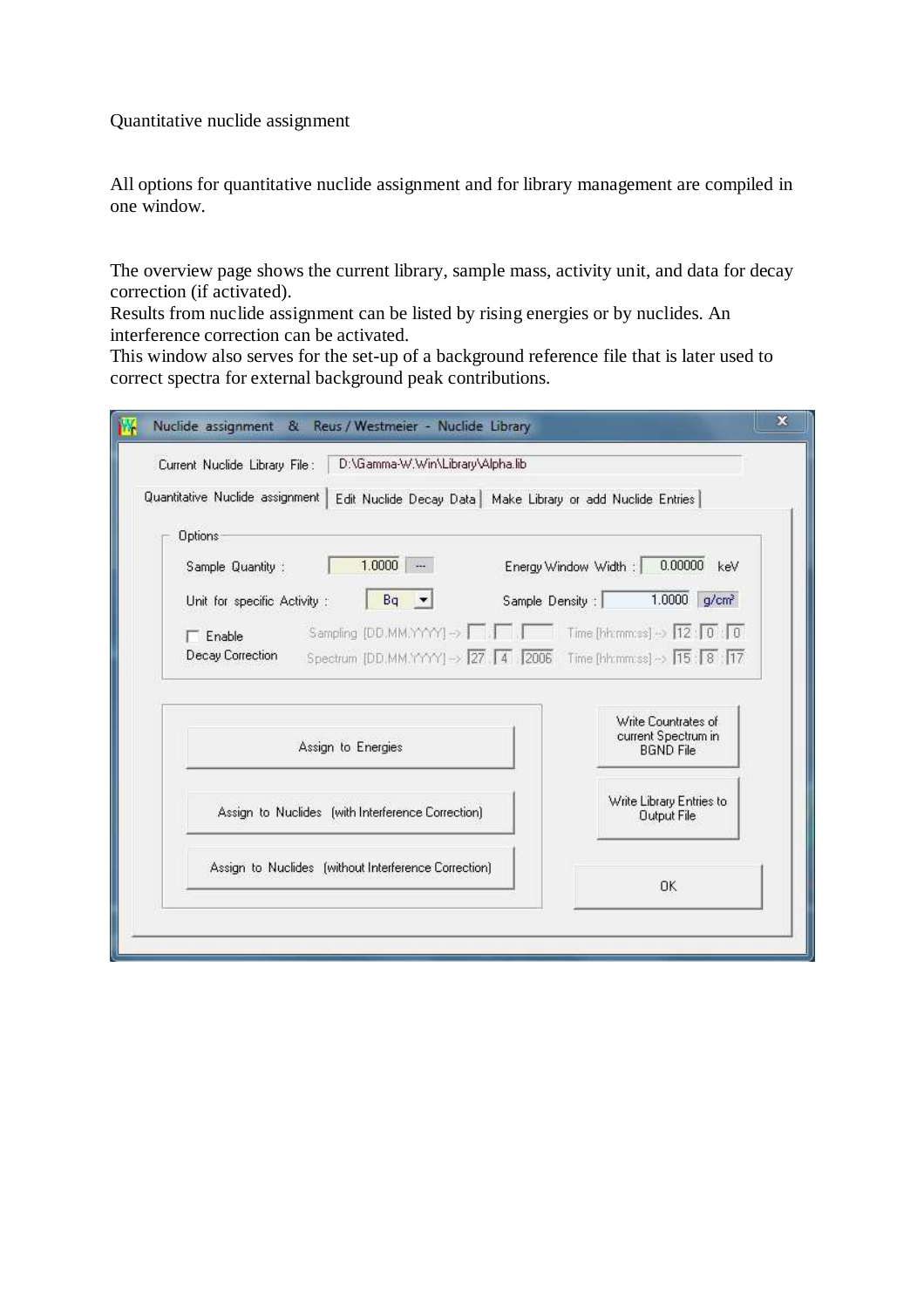As an example the assignment to nuclides of peaks analysed from the spectrum above is shown in the printout below. An application library containing only nuclides which are relevant for this analysis has been used (no false interferences).

| Alps Text Editor - [Output.Txt]                                                           | $\Sigma$<br>回<br>itini.                    |
|-------------------------------------------------------------------------------------------|--------------------------------------------|
| File Edit Search Miscellaneous                                                            |                                            |
| $\Box \bullet \Box \bullet \bullet \Diamond \bot \ast \bullet \bullet \land$              |                                            |
| Peak Assignments:                                                                         | ×                                          |
| Library : D:\Gamma-W.Win\Library\AmCm.lib                                                 |                                            |
| Spectrum : D:\Gamma-W.Win\Spectra\tAlphaCal.spc                                           |                                            |
| $Sample =$<br>1,0000                                                                      | . measured for 62919 seconds $t = 0.0$ keV |
|                                                                                           |                                            |
| Am-241 / 432.2 Y/ Energy E-Lit. Ia/%                                                      | O Interf.<br>$B\alpha$                     |
| 5485.3 5485.6 84.00 2.857E+00 ± 1.166E-01                                                 |                                            |
| 5443.1 5442.9 13.10 2.342E+00 ± 9.695E-02                                                 |                                            |
| 5388.8 5388.0 1.65 2.275E+00 ± 2.326E-01                                                  |                                            |
| Average activity from clear lines (3)                                                     | 2.527E+00 ± 1.797E-01                      |
| Added activity from 3 lines                                                               | 2.779E+00 ± 1.001E-01                      |
|                                                                                           |                                            |
|                                                                                           | 0 Interf.                                  |
| $\text{Cm-244}$ / 18.1 Y/ Energy E-Lit. Ia/%<br>5803.0 5805.0 76.40 1.407E+00 ± 7.708E-02 | Bq                                         |
| 5761.7 5762.8 23.60 1.154E+00 ± 9.616E-02                                                 |                                            |
| --------------------------                                                                |                                            |
| Average activity from clear lines (2) 1.308E+00 ± 1.235E-01                               |                                            |
| Added activity from 2 lines                                                               | 1.348E+00 ± 6.311E-02                      |
| ATTENTION !!! Activities are not corrected for EFFICIENCY !!!!!                           |                                            |
|                                                                                           |                                            |
|                                                                                           |                                            |
|                                                                                           | E                                          |
| List of unassigned lines:                                                                 |                                            |
|                                                                                           |                                            |
| Tetopoits OILT<br>$P_{max}$<br>$n-1$                                                      | ٠                                          |
| Line:582 Col:1<br><b>INS</b>                                                              |                                            |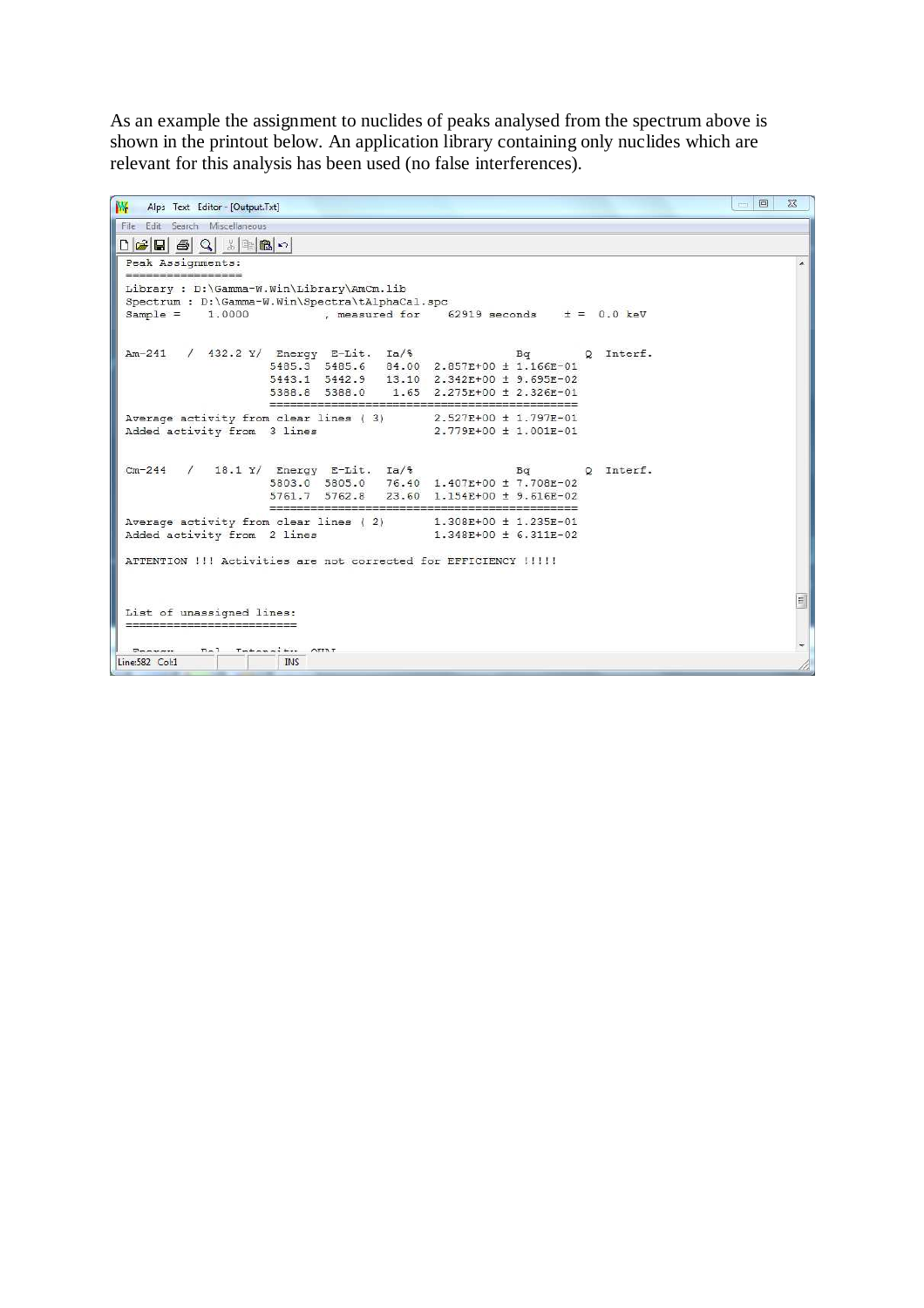The nuclide library can be edited very comfortably and new user libraries are produced by excerpting from the master library. Each library can hold up to 200 nuclides with up to 32 alpha particle lines per nuclide. The alpha particle master library BigAlpha.Lib holds data for 390 nuclides with half-lives >1 second (plus daughters) with a total of 1270 lines.

Nuclide data can be edited at user's discretion; however we do not take responsibility for edited library data.

|                          | Current Nuclide Library File:   | D:\Gamma-W.Win\Library\BigAlpha.lib                |                          |                                     |               |
|--------------------------|---------------------------------|----------------------------------------------------|--------------------------|-------------------------------------|---------------|
|                          | Quantitative Nuclide assignment | Edit Nuclide Decay Data                            |                          | Make Library or add Nuclide Entries |               |
|                          | Search for Element:             | --- > Start Search                                 |                          | Library File:                       |               |
|                          |                                 | #:254 Nuclide: Th-227 Halflife: 1.8718E+01<br>Days |                          | Open Library                        | Save Library  |
|                          | Energy [keV]                    | Intensity [%]                                      | ×.                       | Navigate Nuclides-                  | Nuclide Entry |
| $\mathbf{1}$             | 6038.20                         | 24.500                                             |                          |                                     |               |
| $\overline{2}$           | 5977.90                         | 23,400                                             |                          | First                               | New           |
| 3                        | 5757.10                         | 20,300                                             | Ξ                        | Jump 13 Up                          |               |
| 4                        | 5709.00                         | 8.200                                              |                          |                                     |               |
| 5                        | 5713.20                         | 4.890                                              |                          |                                     |               |
| 6                        | 5700.80                         | 3.630                                              |                          | Back                                | Delete        |
| $\overline{\mathcal{L}}$ | 5959.70                         | 3.000                                              |                          |                                     |               |
| 8                        | 6008.80                         | 2.900                                              |                          | Next.                               |               |
| 9                        | 5866.60                         | 2.420                                              |                          |                                     | Paste         |
| 10                       | 5668.00                         | 2.060                                              |                          | Jump 13 Down                        |               |
| 11                       | 5693.00                         | 1.500                                              |                          |                                     |               |
| 12                       | 5807.50                         | 1.270                                              |                          | Last                                |               |
| 13                       |                                 |                                                    | $\overline{\phantom{a}}$ |                                     | OK.           |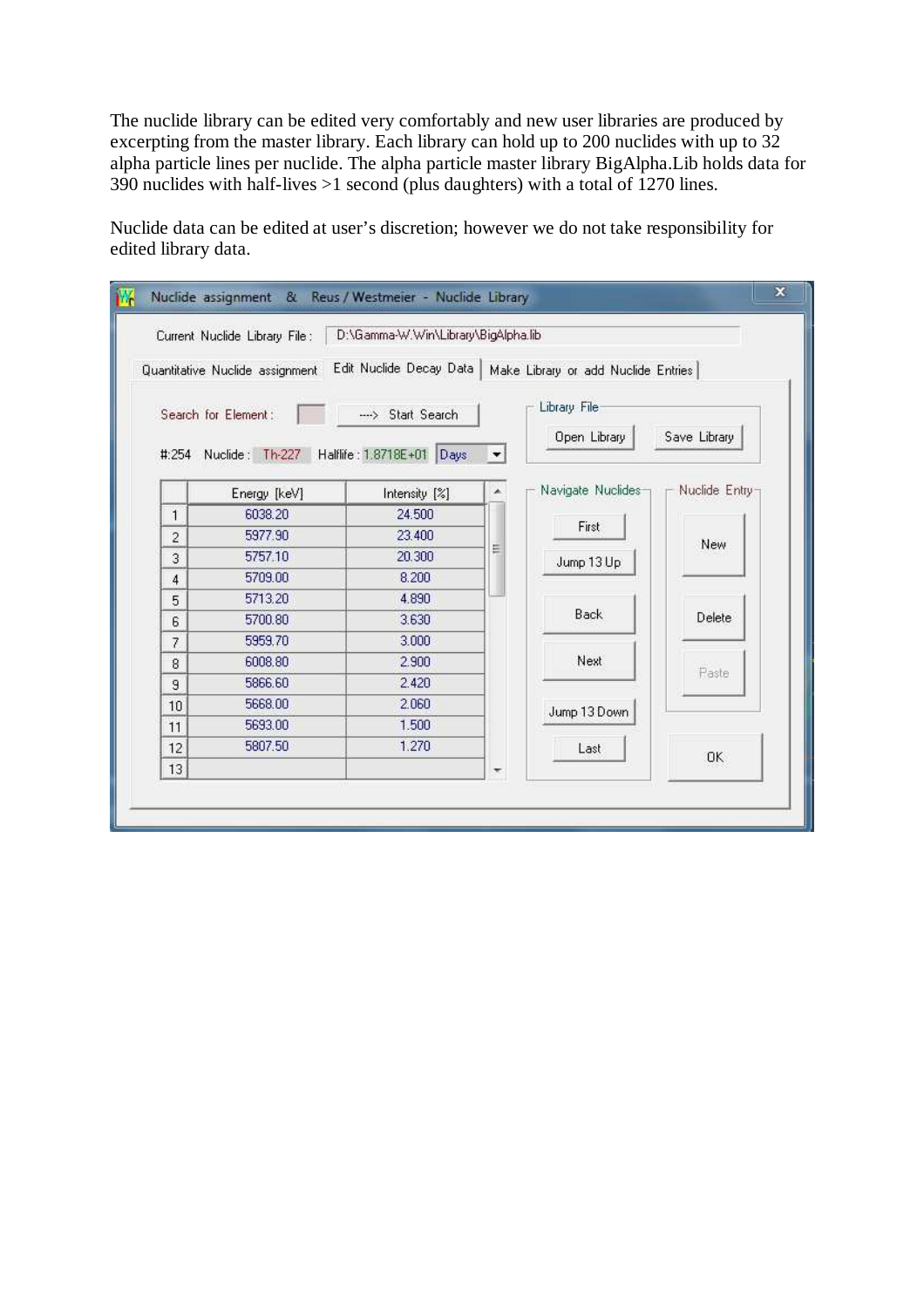Data from existing libraries can be combined to make new libraries that are optimized for specific applications.

|     |                                                                            |     |                  | Quantitative Nuclide assignment   Edit Nuclide Decay Data   Make Library or add Nuclide Entries |    |                                                                |                          |
|-----|----------------------------------------------------------------------------|-----|------------------|-------------------------------------------------------------------------------------------------|----|----------------------------------------------------------------|--------------------------|
|     | Nuclides in current Source Library:<br>D:\Gamma-W.Win\Library\BigAlpha.lib |     |                  |                                                                                                 |    | Nuclides in Target Library:<br>D:\Gamma-W.Win\Library\AmCm.lib |                          |
| #   | Nuclide                                                                    | Tag | $\blacktriangle$ | Invert all Tags                                                                                 | #  | Nuclide                                                        | ×                        |
| 287 | Pu-234                                                                     |     |                  |                                                                                                 | 1  | $Am-243$                                                       |                          |
| 288 | Pu-235                                                                     |     |                  | Select Nuclides in current                                                                      | 2  | Am-241                                                         |                          |
| 289 | Pu-236                                                                     |     |                  | Source Library                                                                                  | 3  | $Cm-242$                                                       |                          |
| 290 | Pu-237                                                                     |     |                  | Press COPY Button for                                                                           | 4  | Cm-243                                                         |                          |
| 291 | Pu-238                                                                     |     |                  | transfer Data to Target Library                                                                 | 5. | $Cm-244$                                                       |                          |
| 292 | Pu-239                                                                     |     |                  |                                                                                                 | 6  | Ra-224                                                         |                          |
| 293 | Pu-240                                                                     |     |                  | $555$ ----- COPY ------ $555$                                                                   | 7  | U-232                                                          |                          |
| 294 | Pu-241                                                                     |     |                  |                                                                                                 | 8  | Th-228                                                         |                          |
| 295 | Pu-242                                                                     |     |                  |                                                                                                 | 9  | Cm-247                                                         |                          |
| 296 | Pu-244                                                                     |     |                  | Save Target Library                                                                             |    |                                                                |                          |
| 297 | Am-237                                                                     |     |                  |                                                                                                 |    |                                                                | $\overline{\phantom{a}}$ |
|     |                                                                            |     |                  |                                                                                                 |    |                                                                |                          |
|     |                                                                            |     |                  | <b>OK</b>                                                                                       |    |                                                                |                          |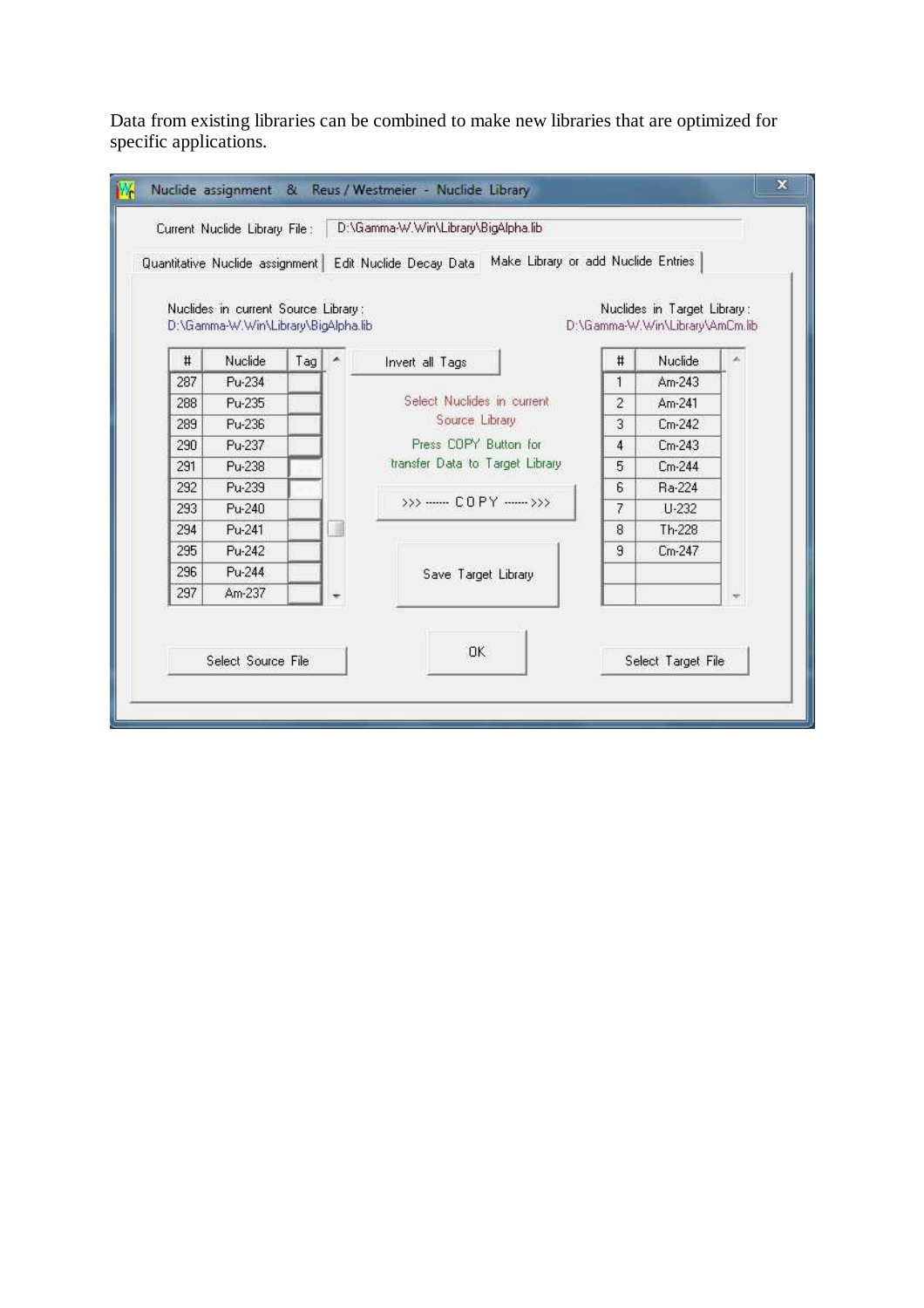#### Automatic analyses

All relevant steps and settings can run automatically in the Batch-Procedure-Dialog. This dialog is used for routine analysis of large numbers of similar spectra where calibration functions, potential contents of nuclides and other dependences are similar or same. One can define any number of procedures for various applications and thus make "one button only" analyses.

This feature allows definitions of calibration data, background, decay correction, sensitivity and others which are stored and available for future analyses.

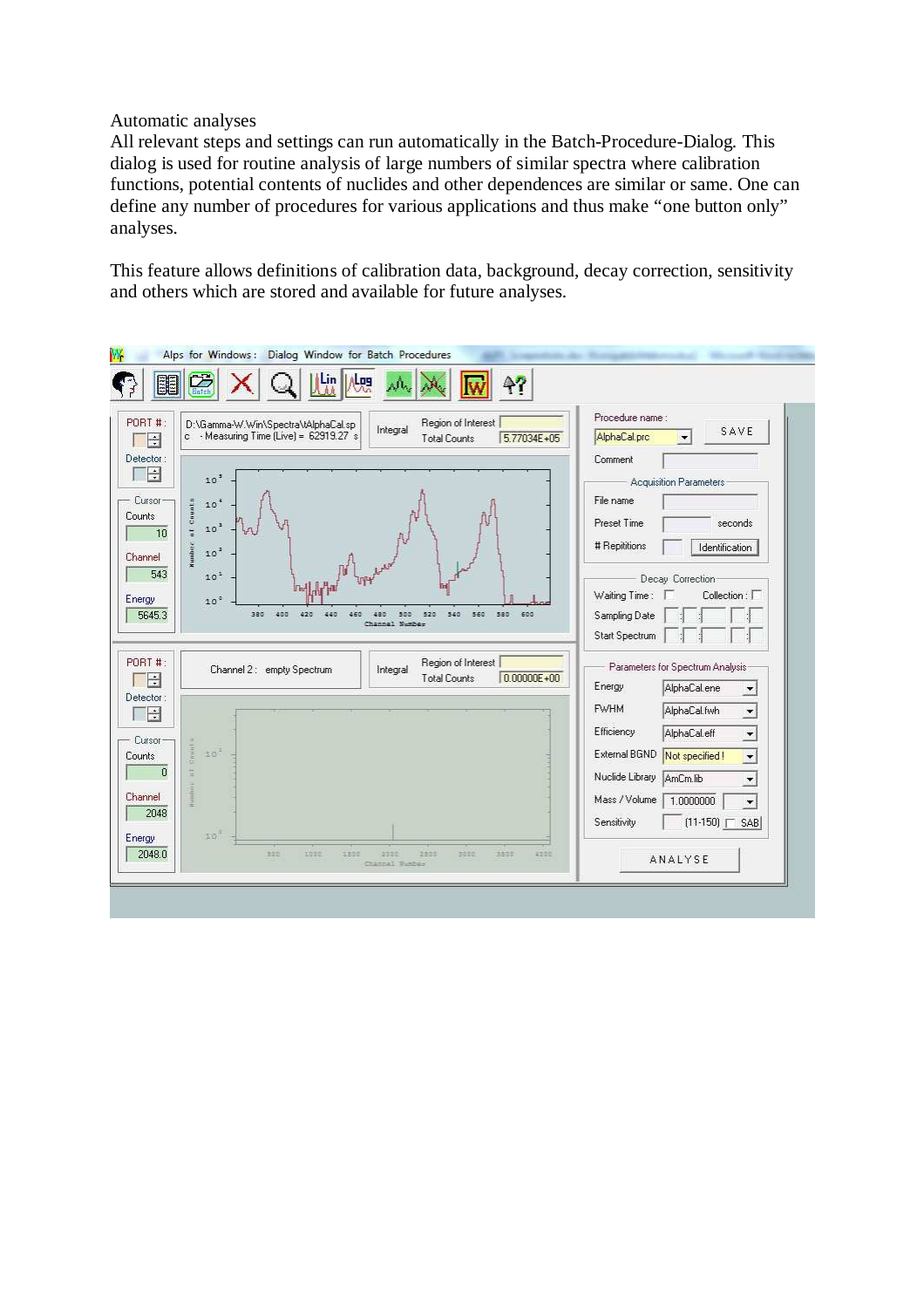A user-management defining various password protected access or user levels can be activated (example shown below is from the identical GAMMA-W program).

| Please enter your Initials, Password and Access Lev        |
|------------------------------------------------------------|
| Initials: max. 3 characters<br>Password: max. 8 characters |
| LEVEL 1 : GUEST ENTRY                                      |
| LEVEL 2 : USE EXISTING PROCEDURES ONLY                     |
| LEVEL 3: STANDARD ENTRY (EXPERT MODE)                      |
| LEVEL 4: ADMINISTRATOR ACCESS                              |
| LEVEL 5: PROGRAMMERS ACCESS                                |
| Exit Gamma-W<br>LOGIN                                      |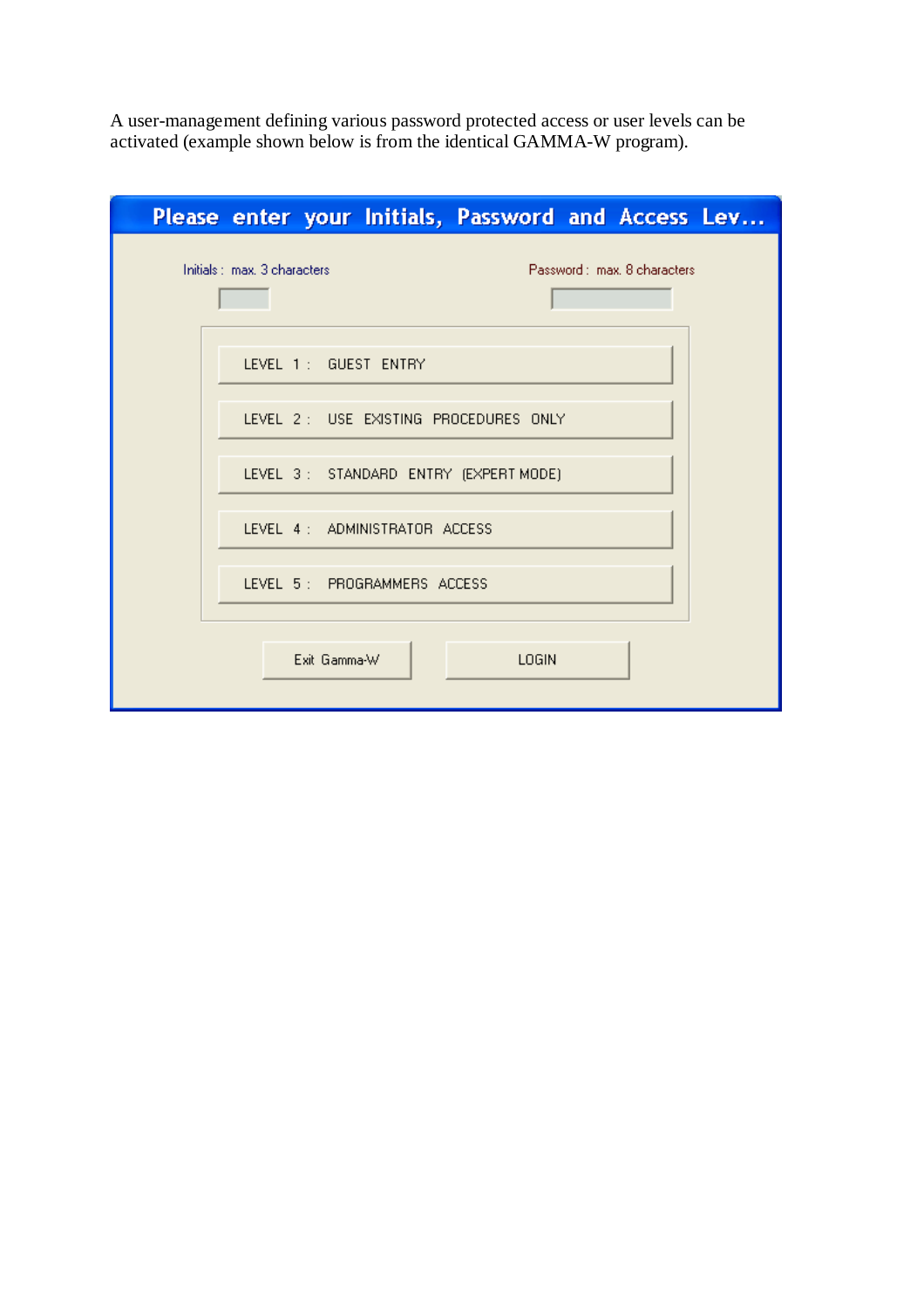Batch-files can be used for repetitive analyses, i.e. either in the procedure dialog or in usercontrolled analyses.

There is a meta-language for ALPS called CODEWORD. Each Codeword controls an action and it can have several associated parameters which determine details of the action. Many Codewords can be written in a file (a batch file) and applied with the single instruction FILE. In this was one can perform very complex spectrum analyses with just one instruction.

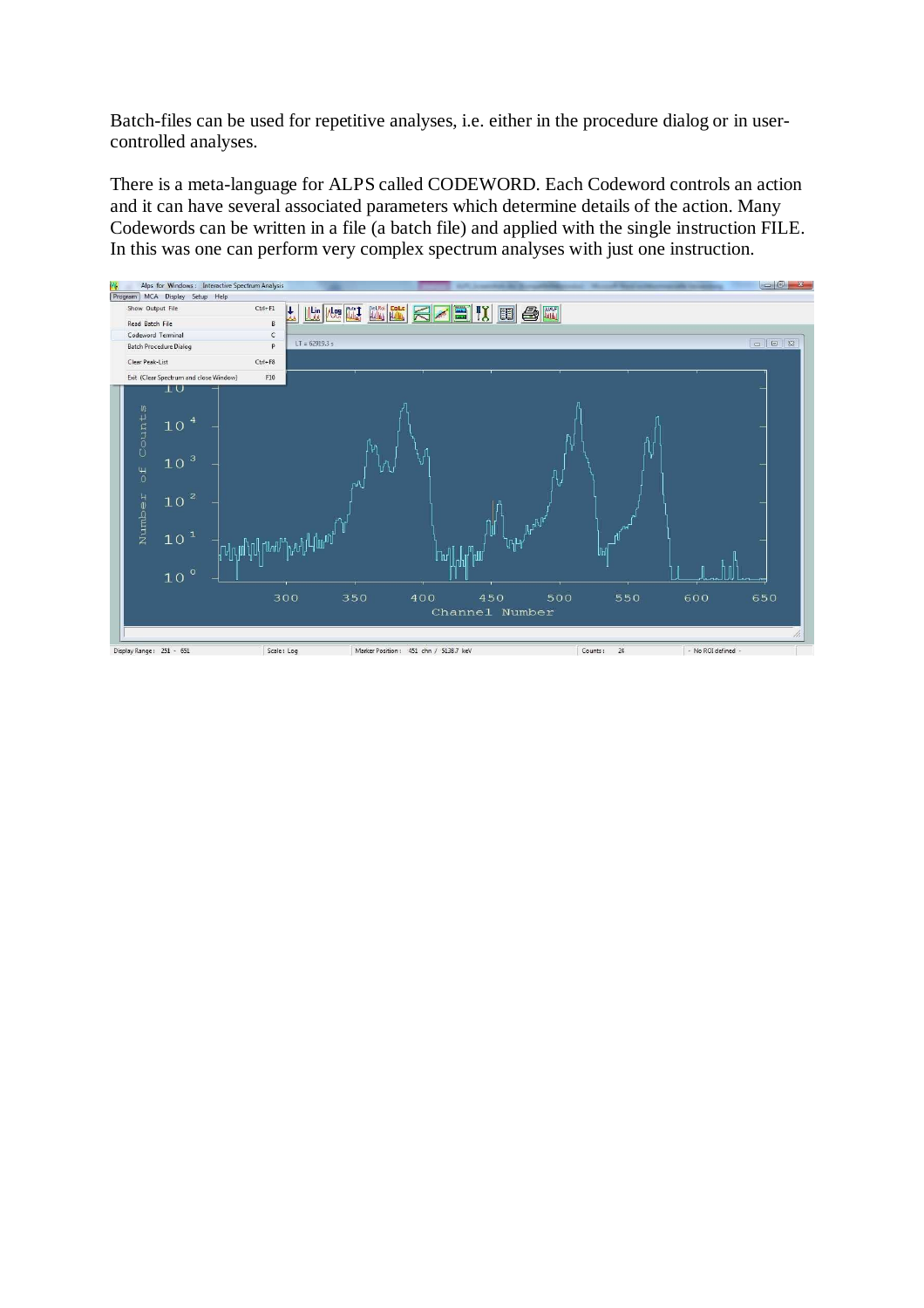Other settings such as language (deutsch, english, francais) or the program mode (Gamma-W, Sodigam or Alps) are selected in the Options Catalog and can be stored as start-up options.

| 羀 | <b>Option Catalog</b>                                                                                                                                                                              |  |
|---|----------------------------------------------------------------------------------------------------------------------------------------------------------------------------------------------------|--|
|   | Parameter for Spectra Analysis<br>Input / Output Definitions<br>Language and Mode Setting<br>Colour Settings<br><b>Special Settings</b><br>Program Language Setting -<br>Choose Language : english |  |
|   | - Select Spectra Type :       HPGe, GeLi --> Gamma-W         Nal(Tl) --> Sodigam        SBD, GIC -->  Alps -<br>Gamma-W<br>Sodigam<br>Alps                                                         |  |
|   |                                                                                                                                                                                                    |  |
|   | Save as Startup Options<br>Cancel<br>0K                                                                                                                                                            |  |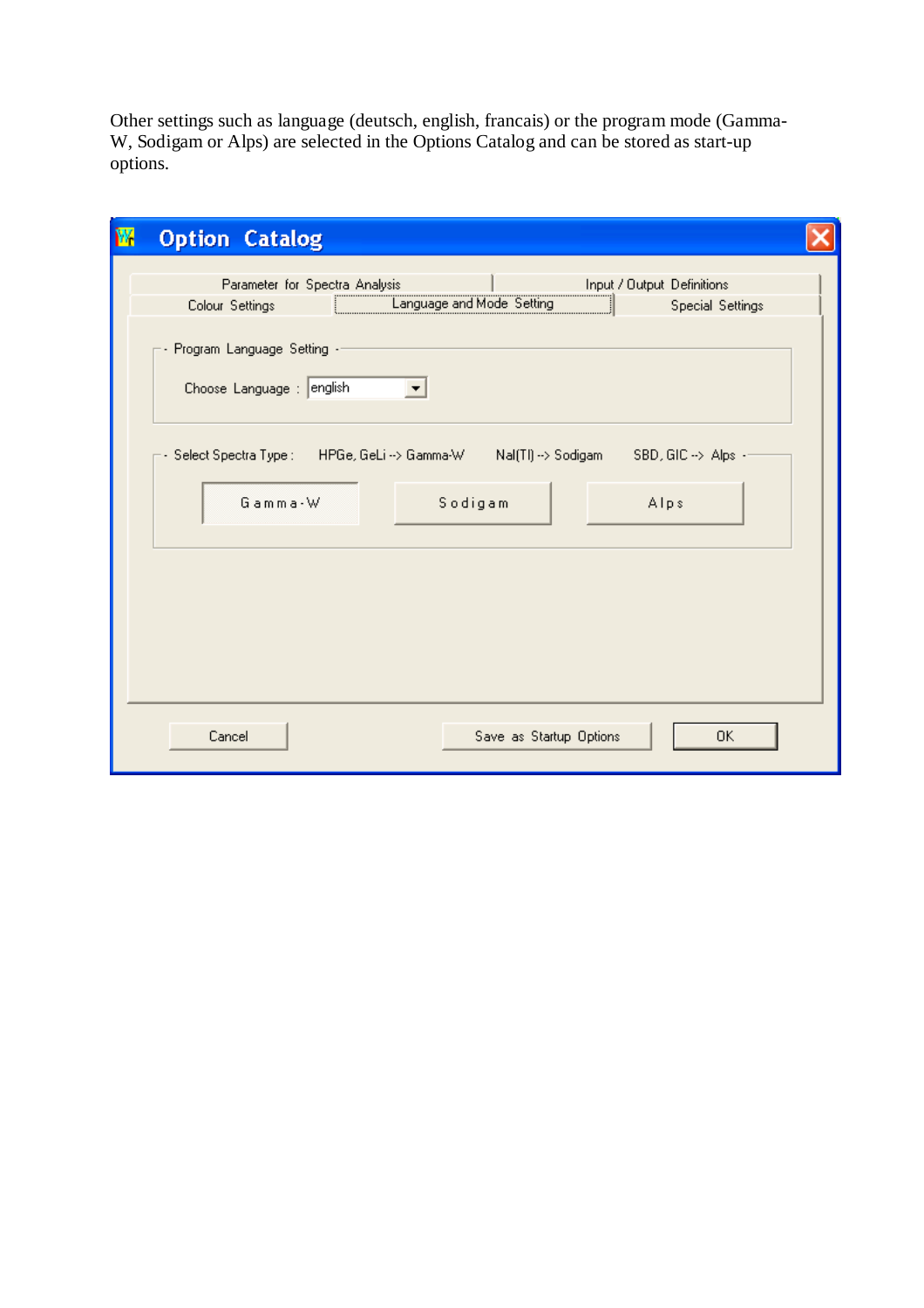Colours for graphic display (backdrops, spectrum, ROI, baseline, fit- and sum-function and others) can be selected.

| 羀 | <b>Option Catalog</b>                                                                |                           |                                                       |
|---|--------------------------------------------------------------------------------------|---------------------------|-------------------------------------------------------|
|   | Parameter for Spectra Analysis<br>Colour Settings (Colour Settings<br>Colour Section | Language and Mode Setting | Input / Output Definitions<br><b>Special Settings</b> |
|   | Main-Window-Background                                                               | ROI Colour                | Fit Function 1                                        |
|   | Spec-Window-Background                                                               | Peak Marker Colour        | Fit Function 2                                        |
|   | Spectrum Colour                                                                      | BGND Colour in ROI        | Fit Function 3                                        |
|   | Marker Colour                                                                        | Sum Function Colour       | Label Colour                                          |
|   |                                                                                      |                           |                                                       |
|   | Cancel                                                                               | Save as Startup Options   | 0K                                                    |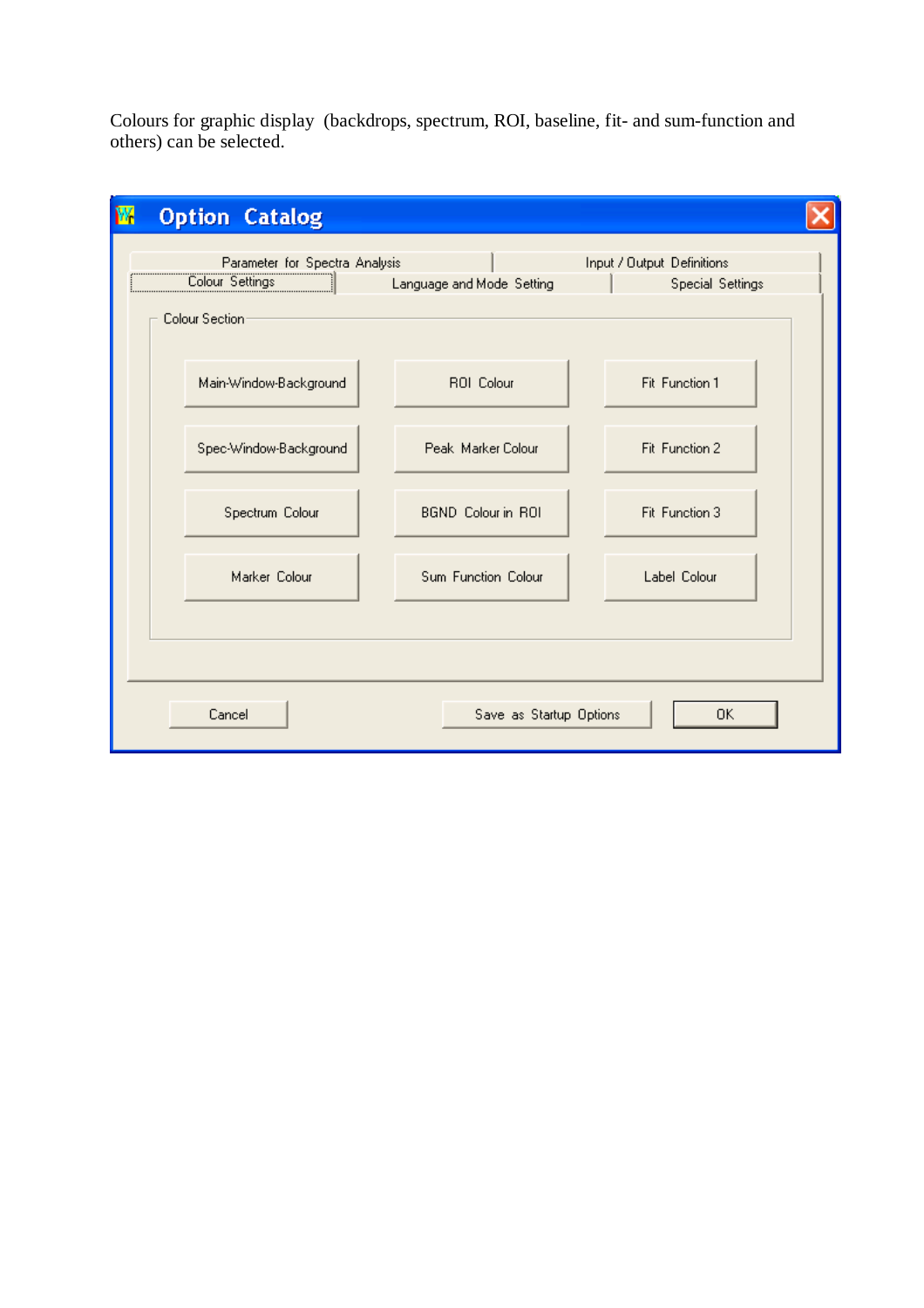Additional parameters for spectrum analysis, printout length, background correction and others can be defined.

| М<br><b>Option Catalog</b>                                                                                                                                |                                                                                    |  |  |
|-----------------------------------------------------------------------------------------------------------------------------------------------------------|------------------------------------------------------------------------------------|--|--|
| Colour Settings<br>Parameter for Spectra Analysis                                                                                                         | Language and Mode Setting<br><b>Special Settings</b><br>Input / Output Definitions |  |  |
| Sensitivity for Peak Search<br>Sensitivity:<br>25<br>÷                                                                                                    | Sample ID                                                                          |  |  |
| External Background<br>Select BGND Correction Data File :<br>Bgnd06.bgd                                                                                   | Write Countrates of current<br>Spectrum in BGND File                               |  |  |
| Customised Efficiency Correction:<br>$\nabla$ Yes / No<br>Apply Correction :                                                                              | Select Function Type :                                                             |  |  |
| 1.2440<br>0.86348<br>$P3 =$<br>Enter Parameter Values : $P1 =$<br>$P2 =$<br>0.00000<br>Effe (corrected) = Effe / Corr = Effe / (P1 * (Energy / MeV) ^ P2) |                                                                                    |  |  |
| Cancel                                                                                                                                                    | Save as Startup Options<br>0K                                                      |  |  |